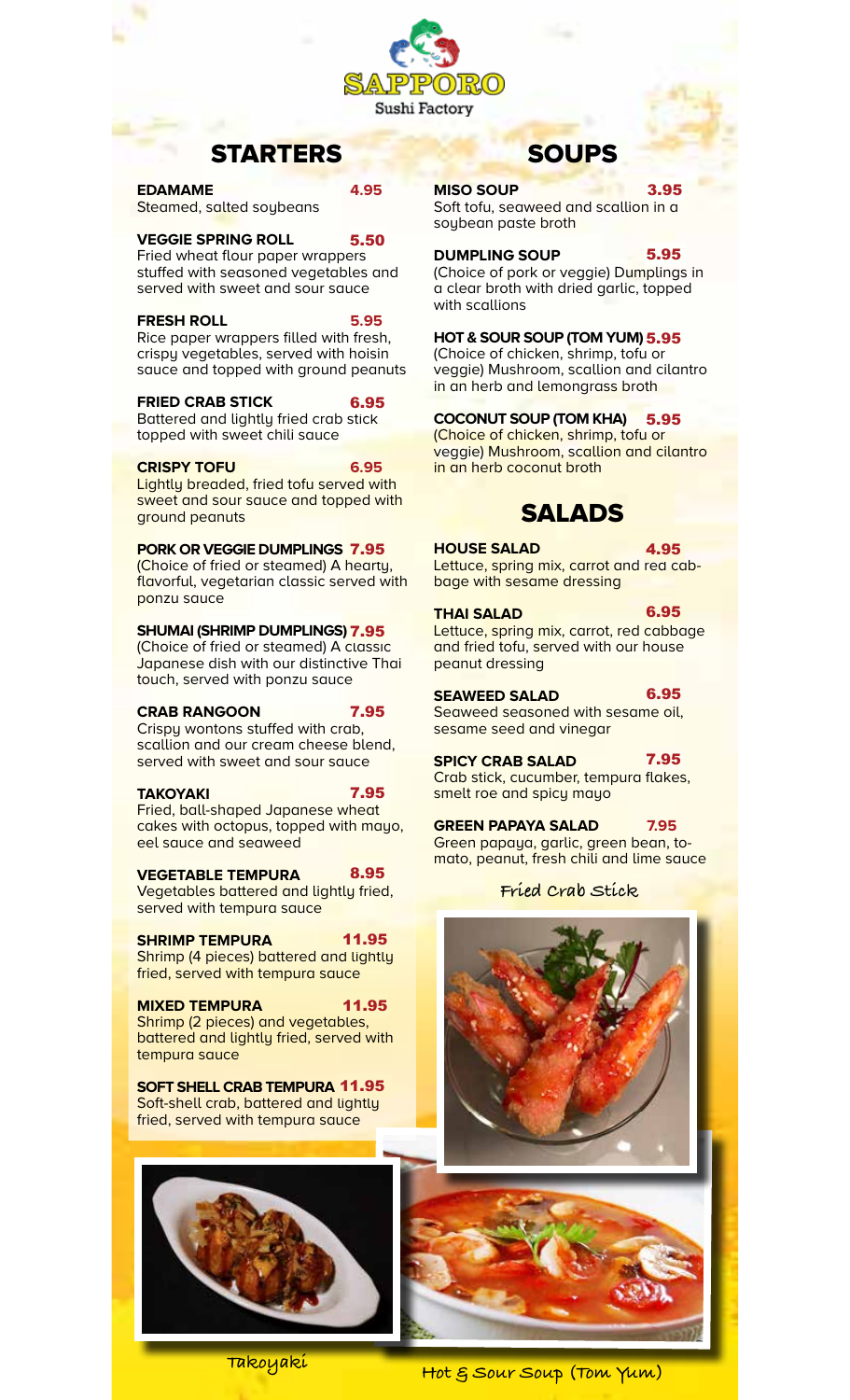

## SUSHI BAR

# NIGIRI / SASHIMI

(Price is per piece)

## **RAW**

| <b>TUNA (Maguro)</b>                     | 3.50 |
|------------------------------------------|------|
| <b>SALMON (Sake)</b>                     | 3.50 |
| <b>YELLOWTAIL (Hamachi)</b>              | 3.75 |
| <b>SMOKED SALMON</b>                     | 3    |
| <b>WHITE TUNA (Shiro maguro)</b>         | 3    |
| <b>SCALLOP (Hotate)</b>                  | 3.50 |
| <b>MACKEREL (Saba)</b>                   | 3    |
| <b>SQUID (Ika)</b>                       | 3    |
| <b>OCTOPUS (Tako)</b>                    | 3    |
| <b>SMELT ROE (Masago)</b>                | 2.50 |
| <b>FLYING FISH ROE (Wasabi Tobiko) 3</b> |      |
| <b>SALMON ROE (Ikura)</b>                | 4    |
| <b>SWEET SHRIMP (Ama-ebi)</b>            | 4    |
|                                          |      |

## **COOKED**

| <b>BBQ EEL (Unagi)</b>             | 3.50                    |
|------------------------------------|-------------------------|
| <b>SHRIMP (Ebi)</b>                | 3                       |
| <b>CRAB STICK (Kani)</b>           | $\overline{2}$          |
| <b>SWEET EGG (Tamago)</b>          | $\overline{2}$          |
| <b>SWEET TOFU (Inari)</b>          | $\overline{2}$          |
| <b>AVOCADO</b>                     | $\overline{\mathbf{2}}$ |
| <b>ASPARAGUS</b>                   | $\overline{\mathbf{2}}$ |
| <b>SWEET TOFU (Inari)</b>          | $\overline{2}$          |
| <b>SMOKED SALMON (Sake Sunsei)</b> | 3                       |
| <b>AVOCADO</b>                     | $\overline{\mathbf{2}}$ |
| <b>ASPARAGUS</b>                   | 2                       |
|                                    |                         |

## SUSHI & SASHIMI\*

Comes with miso soup and house salad

| <b>CHIRASHI</b>                        | 33.95 |
|----------------------------------------|-------|
| Variety of fresh sashimi over a bed of |       |
| sushi rice                             |       |

**Saching Lines in Pressure (Press, 2008) SUSHI DELUXE (9 pcs.)** 28.95

**SASHIMI DELUXE (12 pcs.)** Variety of fresh sashimi, chef's choice 36.95

**SUSHI COMBO** Nine pieces of nigiri, chef's choice and a California Roll 33.95

LADY FINGER Six pieces of nigiri, chef's choice and Rainbow Roll 33.95

**BOAT FOR ONE** Includes four pieces of sashimi and six pieces of nigiri (chef's choice) and a California Roll 36.95

#### **BOAT FOR TWO** Includes eight pieces of sashimi and 12 pieces of nigiri (chef's choice), a California Roll and a Spicy Tuna Roll, with two miso soups and house salads 69.95

## MAKI SUSHI

(Hand roll is available)

## **CLASSIC ROLLS**

| <b>*TUNA ROLL</b>                                                                                                                                 | 5.95  |
|---------------------------------------------------------------------------------------------------------------------------------------------------|-------|
| *WHITE TUNA ROLL                                                                                                                                  | 4.95  |
| *SALMON ROLL                                                                                                                                      | 5.95  |
| <b>SHRIMP ROLL</b>                                                                                                                                | 4.95  |
| <b>*YELLOWTAIL &amp; SCALLION</b>                                                                                                                 | 6.50  |
| <b>CRAB STICK ROLL</b>                                                                                                                            | 4.50  |
| <b>CALIFORNIA ROLL</b><br>Crab stick, avocado and cucumber                                                                                        | 5.95  |
| *PHILLY ROLL<br>Smoked salmon, cream cheese and<br>cucumber                                                                                       | 6.95  |
| <b>*ALASKAN ROLL</b><br>Smoked salmon and avocado                                                                                                 | 6.95  |
| <b>SALMON SKIN ROLL</b>                                                                                                                           | 6.95  |
| <b>EEL AVOCADO ROLL</b>                                                                                                                           | 7.95  |
| <b>EEL CUCUMBER ROLL</b>                                                                                                                          | 7.95  |
| <b>FUTOMAKI ROLL</b><br>Crab stick, sweet egg, asparagus,<br>avocado, cucumber, Japanese pickle,<br>kanpyo (sweet pickled gourd) and smelt<br>roe | 8.95  |
| <b>SPIDER ROLL</b><br>Soft-shell crab tempura, avocado,<br>cucumber, smelt roe and eel sauce                                                      | 10.95 |
| <b>SHRIMP TEMPURA ROLL</b><br>Shrimp tempura, cucumber and eel<br>sauce                                                                           | 7.95  |
| <b>*RAINBOW ROLL</b><br>California roll topped with assorted fish<br>and avocado                                                                  | 15.95 |
| <b>DRAGON ROLL</b><br>California roll topped with eel, avocado<br>and eel sauce                                                                   | 13.95 |
| Smelt Roe, Flying Fish Roe g<br>Salmon Roe                                                                                                        |       |
|                                                                                                                                                   |       |
| Raínbow Roll                                                                                                                                      |       |
|                                                                                                                                                   |       |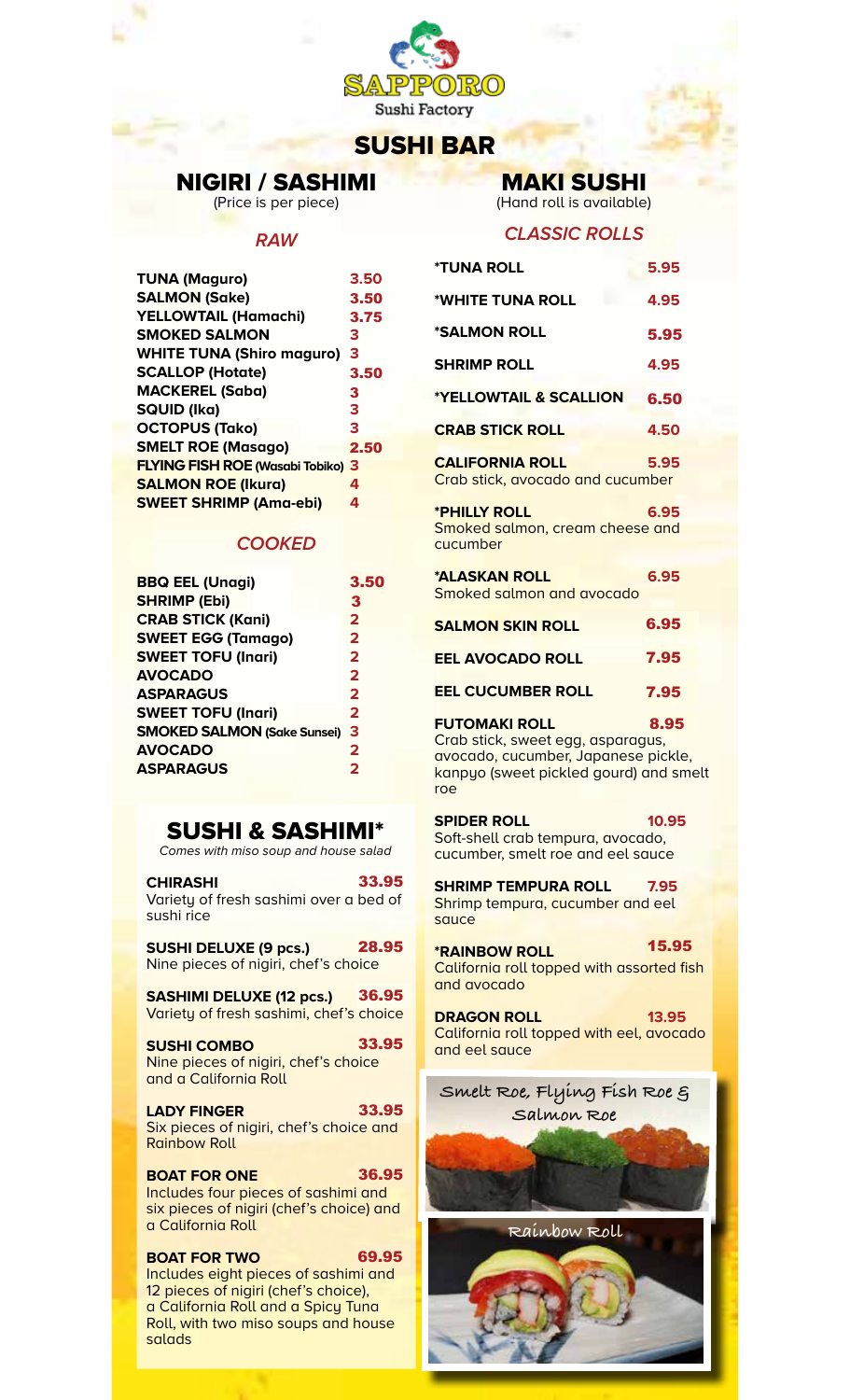

## **CUCUMBER SPECIAL ROLLS**

Wrapped in thin cucumber paper without rice

**KANISU ROLL** Crab stick, avocado and vinegar sauce 12.95

| <i><b>*SALMON TANGO</b></i>           | 13.95 |
|---------------------------------------|-------|
| Salmon, crab stick. Served with ponzu |       |
| squce and kimchi squce                |       |

## **SPICY ROLLS**

| <b>SPICY TUNA ROLL</b>       | 7.95 |
|------------------------------|------|
| <b>SPICY WHITE TUNA ROLL</b> | 6.95 |
| <b>SPICY SALMON ROLL</b>     | 7.95 |
| <b>SPICY YELLOWTAIL ROLL</b> | 7.95 |
| <b>SPICY SHRIMP ROLL</b>     | 6.95 |

**\*SPICY CALIFORNIA ROLL 6.95** Crab stick, avocado, cucumber, smelt roe and spicy mayo 7.95

**\*SPICY SCALLOP ROLL 7.95**

**\*SALMON LOVER ROLL 13.95** Salmon and cucumber. Topped with salmon, avocado, spicy mayo, eel sauce and sriracha sauce 14.95

**\*DOUBLE TUNA ROLL 14.95** Tuna and cucumber. Topped with tuna, smelt roe and sriracha sauce

**\*TRIPLE ROLL 14.95** Salmon, tuna, white tuna, cucumber, tempura flakes, smelt roe and spicy mayo

**Polaris Roll**





**Double Tuna Roll**





## **VEGETABLE ROLLS**

| <b>JAPANESE PICKLE ROLL</b>          | 4.50 |
|--------------------------------------|------|
| <b>AVOCADO ROLL</b>                  | 4.50 |
| <b>CUCUMBER ROLL</b>                 | 4.50 |
| <b>ASPARAGUS ROLL</b>                | 4.50 |
| <b>SWEET POTATO ROLL</b>             | 6.95 |
| Sweet potato tempura with spicy mayo |      |

**MEDITATION ROLL 6.95** Cucumber, avocado, Japanese pickle and kanpyo (sweet pickled gourd)

**KARMA ROLL 7.95** Asparagus tempura, avocado, cucumber and tempura flakes

## **TEMPURA (FRIED) ROLLS**

**FRIED CALIFORNIA ROLL 7.95** Crab stick, avocado and cucumber

**BUCKEYE ROLL** Tuna, salmon and avocado 10.95

**PUTTER ROLL 10.95** Salmon, cream cheese and avocado topped with eel sauce

**VEGGIE YUMMY ROLL 10.95** Cucumber, avocado, asparagus and

sweet potato, served with tempura sauce **ROCKET ROLL** 13.95

Salmon, crab stick, asparagus, mango, seaweed salad and smelt roe. Prepared without rice, topped with sweet chili sauce and eel sauce

**SWEETHEART ROLL 12.95** Smoked salmon, crab stick, cream cheese and avocado, topped with spicy mayo

**POLARIS ROLL** Tuna, crab stick, mango, cream cheese and avocado, topped with spicy mayo and eel sauce 14.95

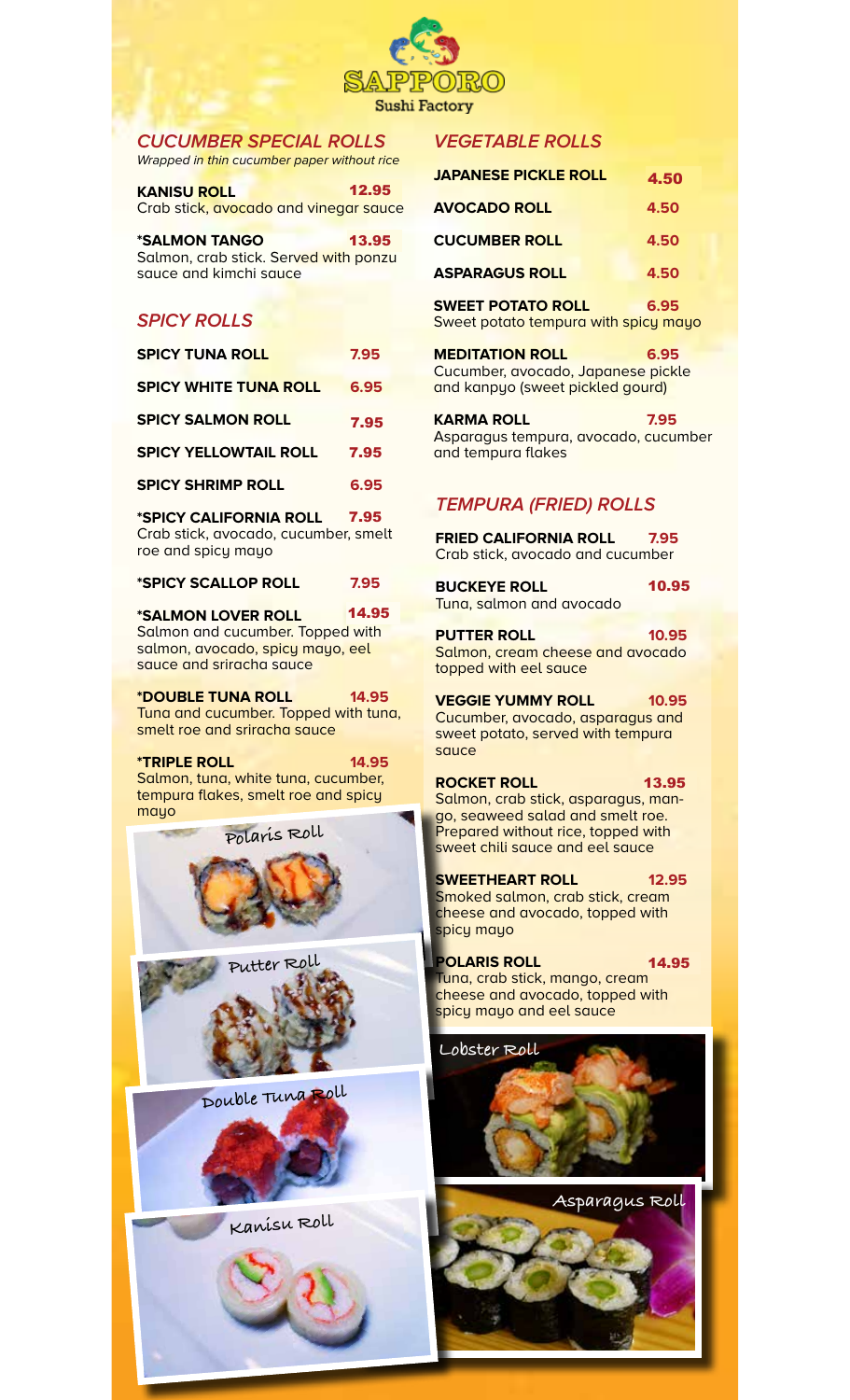

## SAPPORO SIGNATURE ROLLS

### \***NEW SAPPORO ROLL 14.95**

Shrimp tempura, tuna, cream cheese and mango, wrapped in soybean paper and topped with crab stick, tempura flakes and spicy mayo

## **MERMAID ROLL 13.95**

Real crab meat tempura, cream cheese and cucumber topped with shrimp, avocado and honey mayo sauce

### **\*MAGMA ROLL 13.95**

White tuna and cucumber topped with warm spicy crab stick, tempura flakes, eel sauce

### **CADDY ROLL 14.95**

14.95

Shrimp tempura, asparagus tempura, cream cheese and cucumber, wrapped with soybean paper and topped with crab stick, tempura flakes, spicy mayo and eel sauce

### **BIRDIE ROLL 10.95**

Crab stick, cream cheese, avocado and cucumber, topped with spicy mayo, eel sauce and sriracha sauce

## **CRABBY ROLL**

### 13.95

Crab stick tempura, seaweed salad and steamed asparagus, topped with crab stick, honey mayo sauce and sweet chili sauce

## **CRUNCHY ROLL**

9.95

23.95

BBQ eel, avocado, cucumber and smelt roe, topped with tempura flakes and eel sauce

#### **MADAME BUTTERFLY ROLL (HAND ROLL) 7.95**

Shrimp tempura, crab stick and avocado, wrapped in soybean paper and topped with eel sauce **15.95 MADAME BUTTERFLY ROLL**<br>heese (HAND ROLL) 7.95<br>on paper Shrimp tempura, crab stick and<br>npura avocado, wrapped in soybean paper<br>and topped with eel sauce<br>13.95 \*SMOKY MOUNTAIN ROLL 14.95

### **\*SMOKY MOUNTAIN ROLL 13.95**

Crunchy crab salad, cream cheese and cucumber, topped with smoke salmon, avocado and sweet chili sauce

## **LOBSTER ROLL 19.95**

Crab stick, avocado, cucumber and mango, wrapped in soybean and topped with avocado and baked lobster meat with special sauce

## WESTERVILLE ROLL **19.95**

Shrimp tempura, topped with avocado, spicy lobster and tempura flake

## **\*SEXY ROLL 14.95**

15.95

16.95

Spicy tuna, cucumber, smelt roe, tempura flake topped with yellowtail, jalapeño sriracha sauce and eel sauce

## **\*TEXAS ROLL 15.95**

Shrimp tempura topped with smoked salmon, lime juice, baked mayo and bacon

## 11.95

**\*TOKYO ROLL 10.95** Tuna, salmon, white tuna, avocado, smelt roe, tempura flakes, seaweed powder and spicy mayo



DINNER SET Comes with miso soup and house salad

**SET A** 23.95 Shrimp tempura (6 pieces), vegetable tempura and jasmine rice 23.95

## **SET B**

Shrimp tempura (3 pieces), crab stick tempura 4 pieces, vegetable tempura and a California Roll

**SET C 13.95** Shrimp tempura (3 pieces) and a California Roll

**New Sapporo Roll**

**Tokyo Roll**

**Mermaid Roll**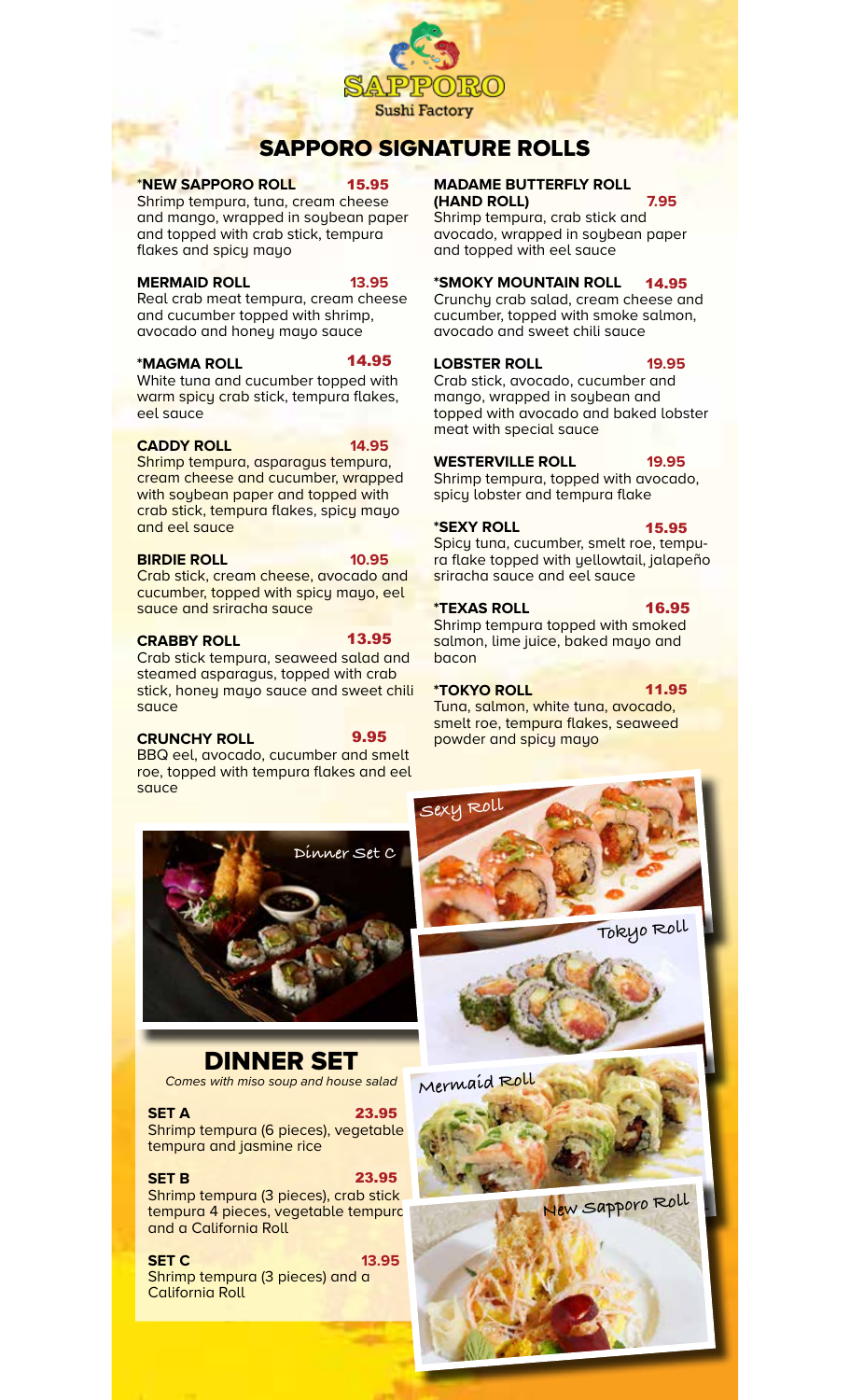

## FROM THE KITCHEN

**How to order: First, pick a recipe from the menu. Then pick a protein from the pricing chart below. Price is based on the protein you choose.**

## **NOODLES & FRIED RICE**

#### **PAD THAI**

Thai classic rice noodles with egg, bean sprout and scallion. Topped with ground peanuts

### **PAD SEE EW**

Flat noodles with egg, broccoli and carrot

#### **DRUNKEN NOODLE**

Flat noodles with egg, bell pepper, green bean, onion, scallion, tomato and basil leaves

#### **THAI FRIED RICE**

Egg, carrot, corn, mixed peas, onion, scallion and tomato

#### **BASIL FRIED RICE**

Egg, broccoli, carrot, corn, mixed peas, green bean, onion, scallion and basil leaves

### **PINEAPPLE FRIED RICE**

Pineapple, egg, carrot, corn, mixed peas, onion, scallion, curry powder and cashew nut

### **YAKISOBA**

Wheat noodles with egg, carrot, mushroom, onion, snow pea and zucchini

#### **RAMEN**

**(Choice of Shrimp Tempura or Vegetable Tempura \$14.95)** Wheat noodles with seaweed, boiled egg and green onion in paitan broth (white ramen broth)

## **Noodles & Fried Rice** Pricing Chart

| <b>Vegetable or Tofu</b>        | 14.95 |
|---------------------------------|-------|
| <b>Chicken or Pork</b>          | 15.95 |
| <b>Beef</b>                     | 16.95 |
| <b>Scallop, Shrimp or Squid</b> | 17.95 |
| <b>Mixed Seafood</b>            | 20.95 |

#### **Ramen**



### **CURRIES**

With jasmine rice on the side

### **RED CURRY**

Bamboo shoot, broccoli, bell pepper, carrot, zucchini and basil leaves

### **GREEN CURRY**

Bamboo shoot, broccoli, bell pepper, carrot, green bean, zucchini and basil leaves

#### **PANANG CURRY**

Broccoli, bell pepper, carrot and thinlysliced kaffir lime leaves

#### **MASSAMAN CURRY**

Sweet potato, onion, carrot and topped with ground peanuts

#### **STIR FRY**

With jasmine rice on the side

#### **CASHEW NUT**

Broccoli, bell pepper, carrot, mushroom, onion, pineapple, cashew nut and spicy shrimp paste

#### **BASIL SAUCE**

Broccoli, bell pepper, carrot, fresh garlic, green bean, onion, scallion and basil leaves

#### **THAI SPICY**

Red curry paste (made without coconut milk), bamboo shoot, broccoli, carrot and mushroom

#### **GARLIC & PEPPER**

Broccoli, bell pepper, carrot, fresh garlic, onion, snow pea and zucchini

#### **GINGER SAUCE**

Fresh ginger, fresh garlic, bell pepper, carrot, mushroom, onion, scallion and zucchini

#### **MIXED VEGETABLE**

Broccoli, bell pepper, carrot, fresh garlic, green bean, mushroom, onion, snow pea and zucchini

### **TERIYAKI**

Broccoli, carrot and zucchini

## **Curries & Stir Fry** Pricing Chart

| <b>Vegetable or Tofu</b>        | 14.95 |
|---------------------------------|-------|
| <b>Chicken or Pork</b>          | 15.95 |
| <b>Beef</b>                     | 16.95 |
| <b>Scallop, Shrimp or Squid</b> | 17.95 |
| <b>Fried Red Snapper</b>        | 20.95 |
| <b>Mixed Seafood</b>            | 20.95 |